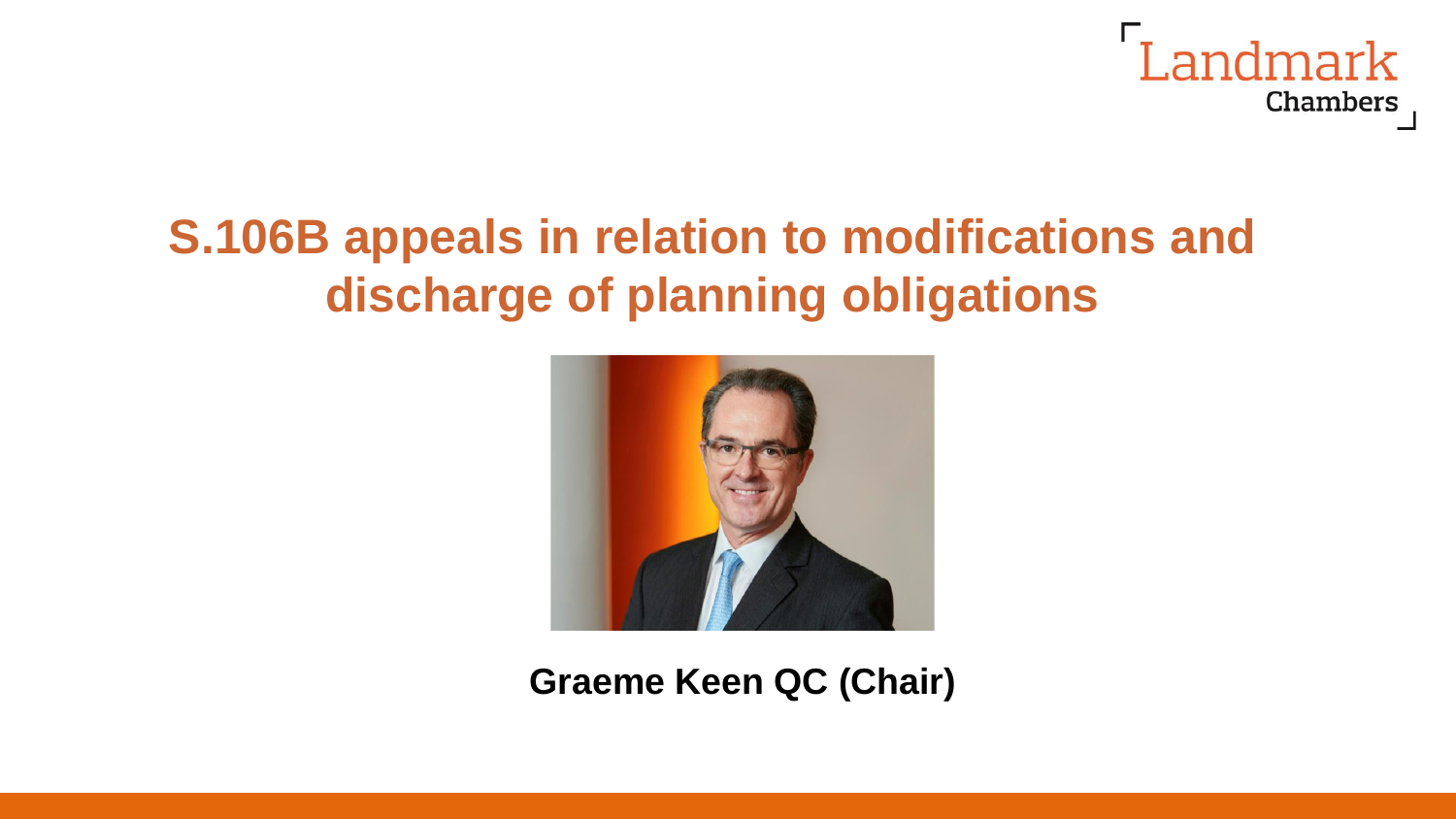

## **S.106B**

- (1) Where an authority (other than the SoS)
	- (a) fail to give notice as mentioned in s.106A(7); or

(b) determine under s.106A that a planning obligation shall continue to have effect without modification,

the applicant may appeal to the SoS…

- (7) Sch 6 (determination of certain appeals by person appointed by the SoS) applies to appeals under this section.
- (8) In the application of Sch 6 to an appeal under this section in a case where the authority mentioned in ss.(1) is the Mayor of London, references in that Schedule to the LPA are references to the MoL.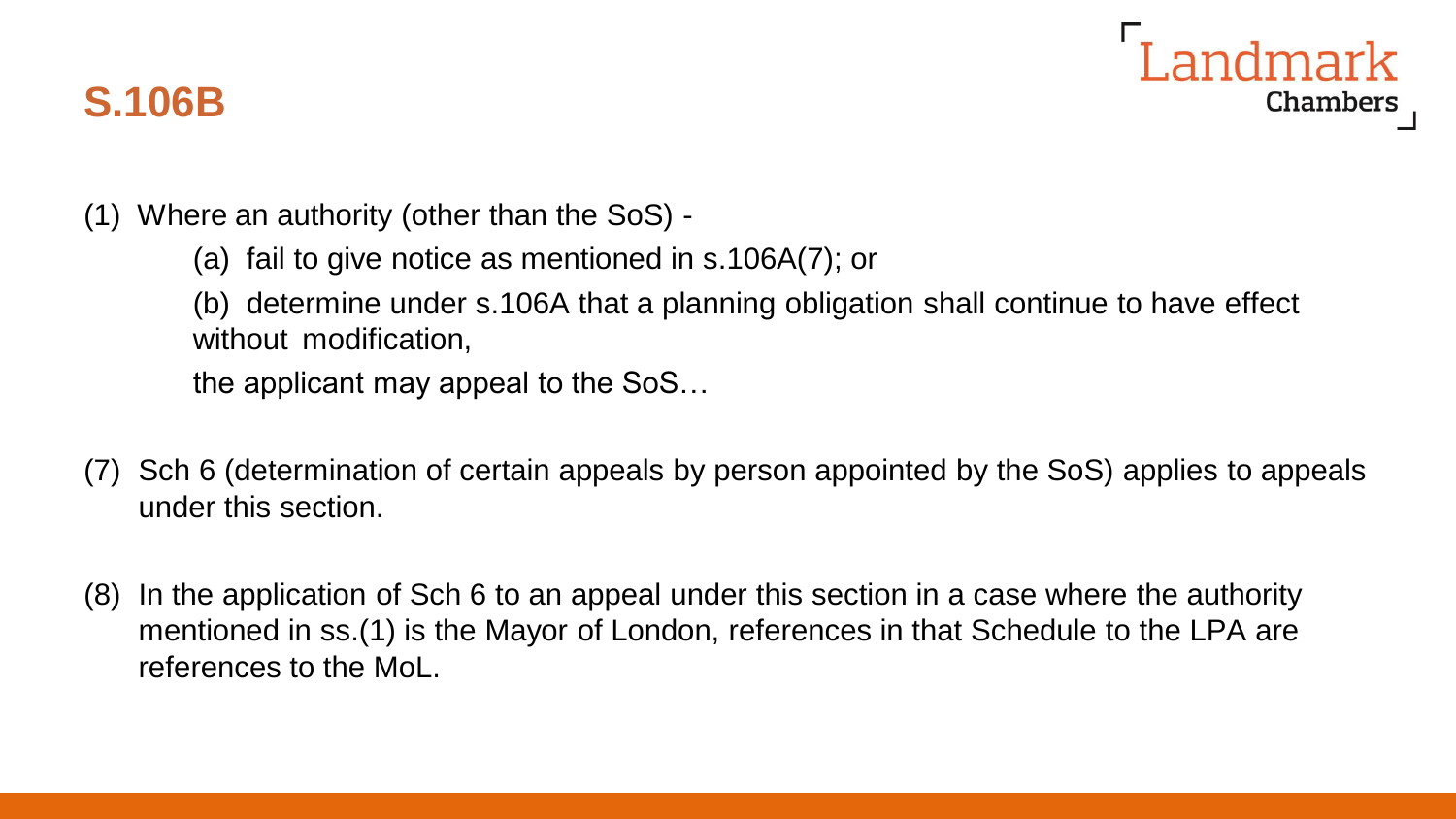



- The right to invoke the s.106A procedure and thus the right of appeal under s106B applies only where the planning obligation is at least 5yrs old.
- An appeal under s.106B is against a decision following an application made under s.106A.
- There is no appeal where the application under s.106A was to the SoS in respect of a development consent obligation.
- An appeal may be made under this section against the refusal of the LPA/Mayor to modify/discharge a planning obligation under the preceding section, or their failure to issue notice of their decision within the prescribed 8 wk period (or any agreed extension thereof).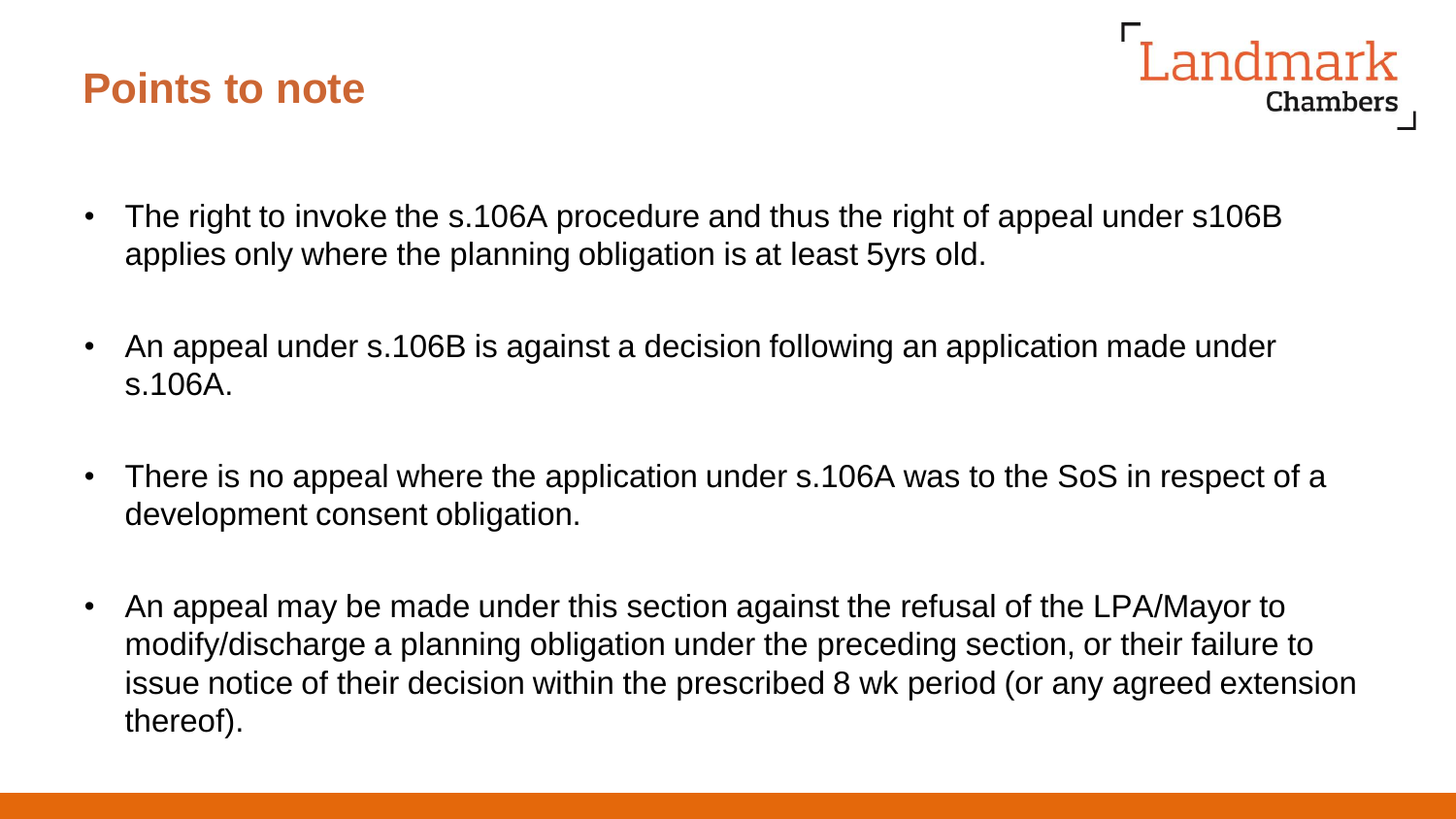## **Points to note: Non-determination**

• If the appeal has been submitted on the grounds of non-determination, it will be assumed that the LPA has determined that the obligation will continue to have effect without modification (ss.2).

Landmark

**Chambers** 

- Although not an option formally recognised by the Act, it would still be open for the LPA to resolve in committee that *if* the application had still been before it, some form of partial modification might have been acceptable (see Butterworths Planning Service at 1695).
- If so, it will be important for LPA to ensure that the SoS (via PINs) & the appellant are informed promptly. In such a situation, the appellant could submit another application with amended modification (but not withdraw the original appeal until the new application has been determined).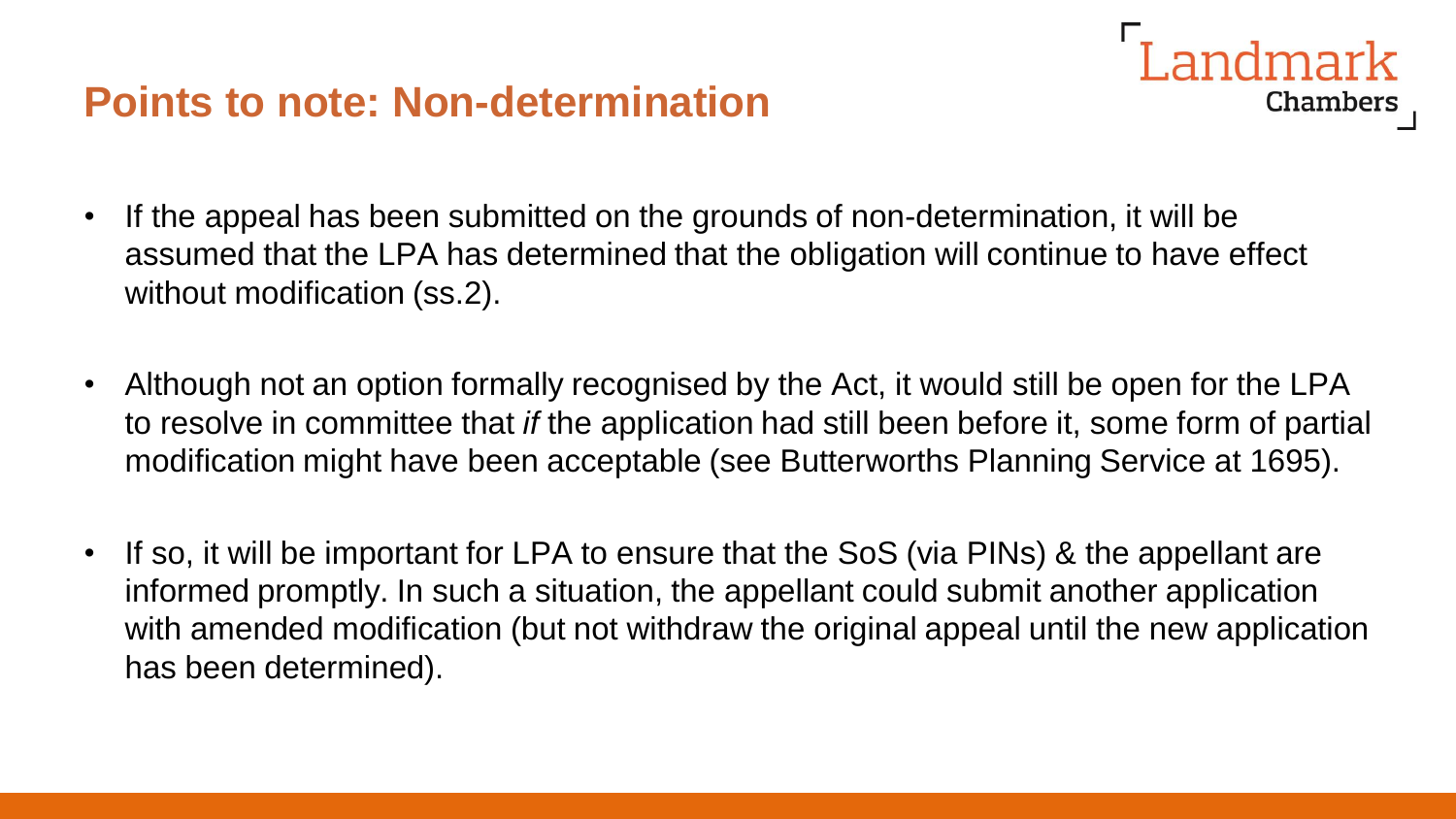## **Points to note: Jurisdiction of SoS/Inspector**

• The jurisdiction of the SoS/Inspector on an appeal is the same as that of the LPA under s.106A (ss.4) thus it can be determined:

(a) that the obligation shall continue to have effect without modification;

ndmark

Chambers

(b) that the obligation no longer serves a useful purpose and may therefore be discharged; or

(c) that the obligation does continue to serve a useful purpose but would still serve that purpose if it had effect subject to the modifications specified in the application and that it should therefore be modified in accordance with the application.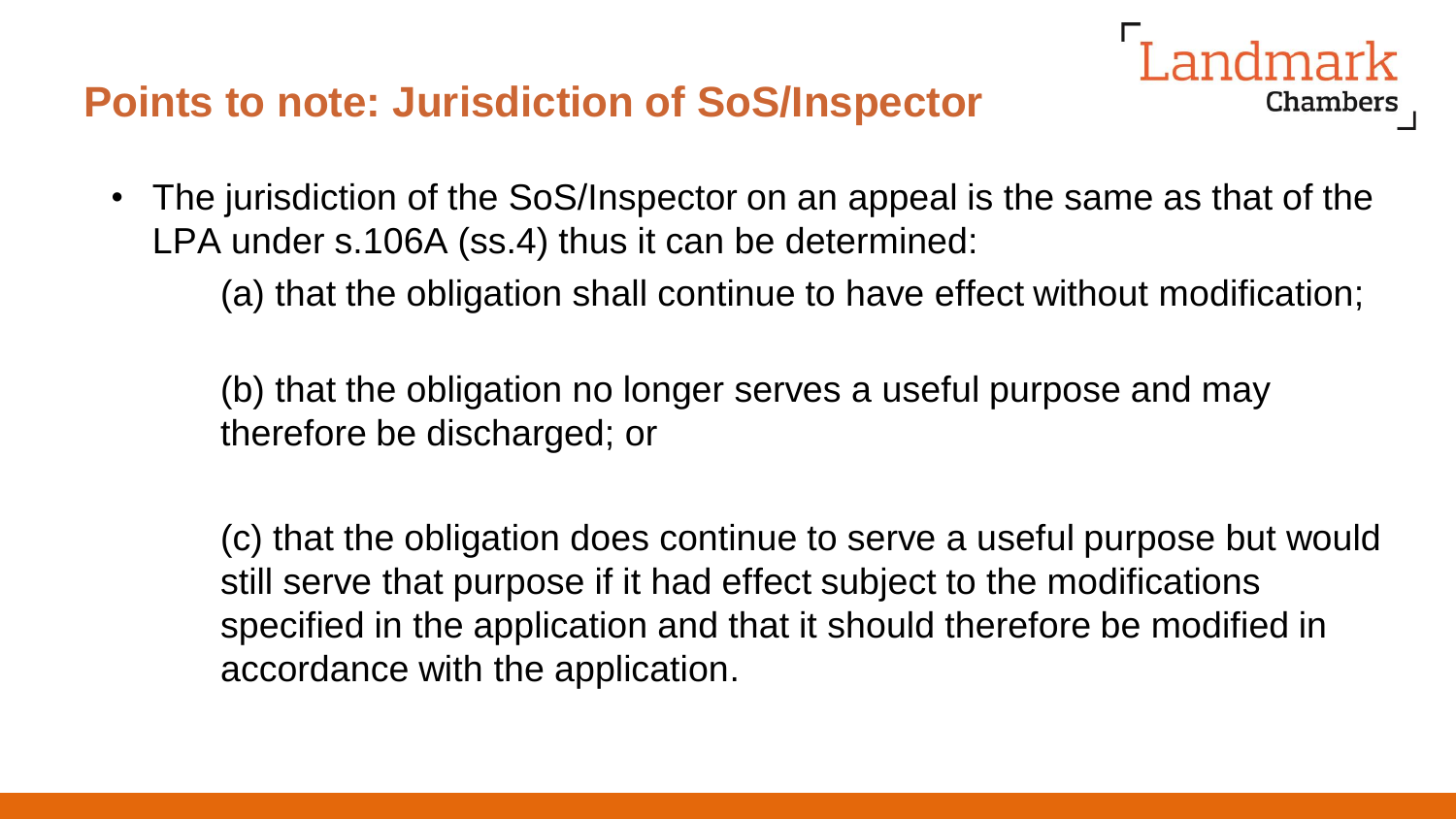## **Points to note: Timings and mode**



- Any appeal must be made within 6mths of the date of LPA's decision (or the expiry of the prescribed/agreed period), although the SoS has discretion to extend that period (Reg 7 of the TCP (Modification and Discharge of Planning Obligations) Regs 1992 (SI 1992/2832).)
- S.106B(5) provides that either party may request to be heard before an Insp. PINs has discretion in such circumstances as to whether to proceed by way of a Hearing/Inquiry.
- But (unlike in s.78 planning appeals) the appeal cannot proceed on the basis of WRs without the consent of both parties.
- In fact, WRs is a commonly agreed method of determination.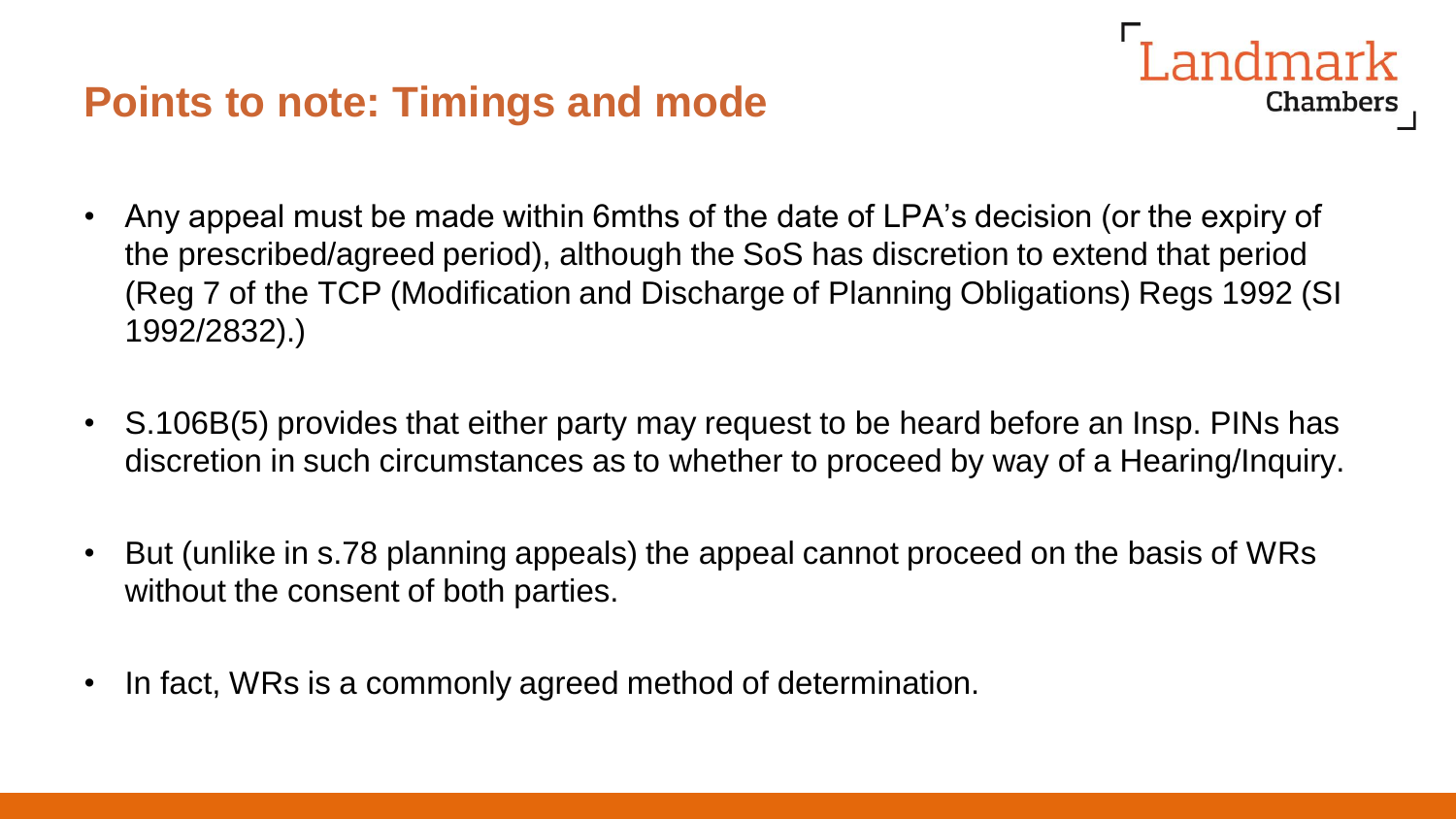## **Points to note: Formalities**

- ndmark Chambers
- Reg. 7(2) requires that an appeal under this section must be made on a form obtained from the SoS (https://www.gov.uk/government/publications/modify[or-discharge-a-planning-obligation-s106b\) and must include the information](https://www.gov.uk/government/publications/modify-or-discharge-a-planning-obligation-s106b)  specified in the form.
- In addition, it must be accompanied by:
	- a copy of the application to the relevant authority;
	- the certificate accompanying that application;
	- the instrument by which the obligation was entered into;
	- any correspondence with the authority relating to the application, and the notice of decision (if any). Appellants are required to copy the completed notice of appeal to the authority when submitting it to the SoS (Reg.7(3)).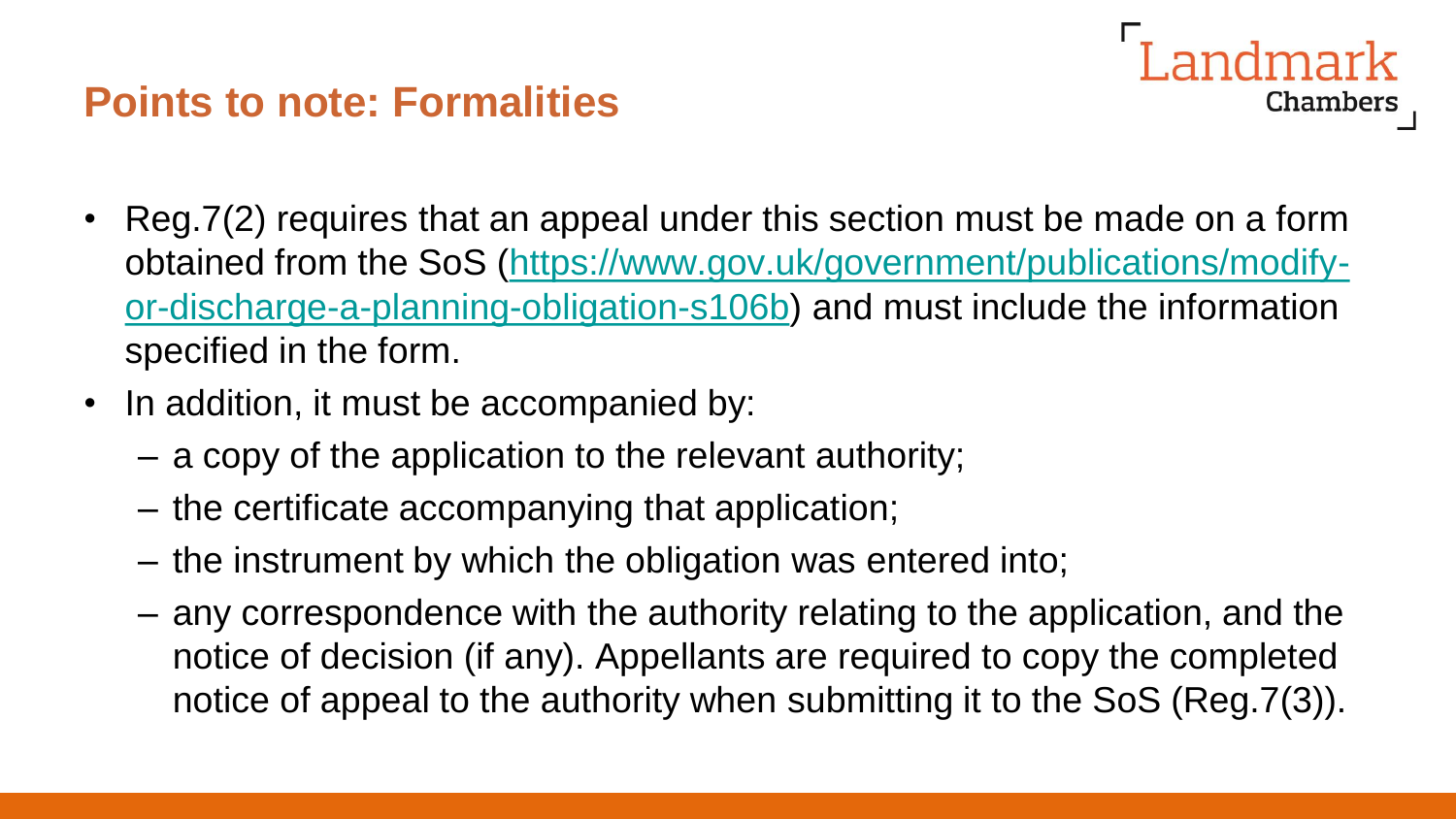## **Points to Note: Miscellaneous**

- ndmark Chambers
- None of the planning appeals rules and regulations apply to s.106B appeals but in practice such hearings and inquiries are conducted along similar lines, and some s.106B appeals are heard alongside other planning appeals.
- Jurisdiction to determine appeals under this section is transferred to Insps (Reg.8), but subject to the usual powers of the SoS to recover jurisdiction under para.3 of Sch.6 of the Act. An Insp has the same powers under this section as the SoS (Sch.6, para.2(1)(aa)).
- A decision made on an appeal under s.106B is amenable to JR: see e.g. *R. (Mansfield DC) v SSHCLG* [2019] P.T.S.R. 540.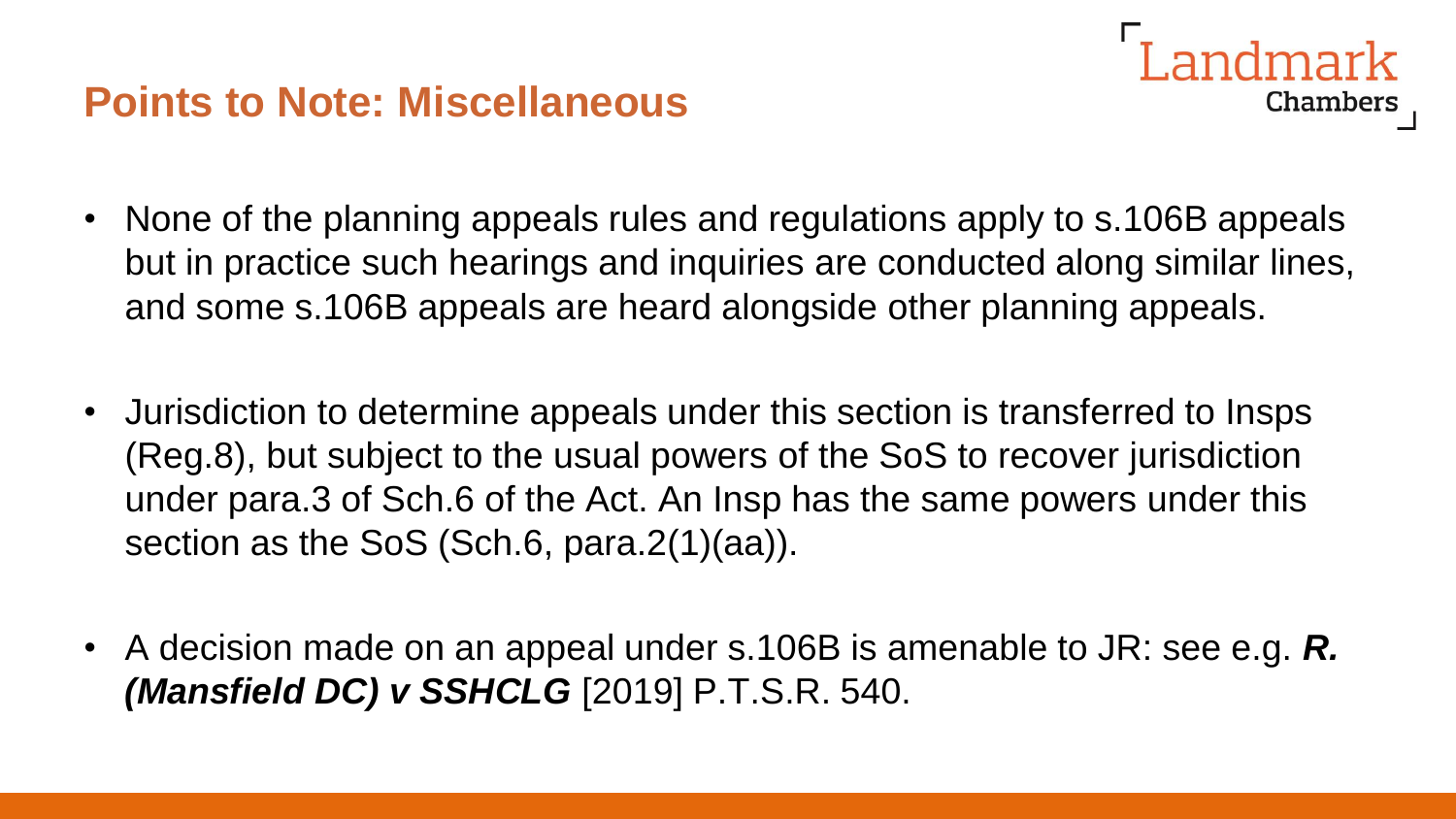## **Guidance & Costs**



- There is only very limited PINs guidance on s.106B appeals: <https://www.gov.uk/guidance/appeal-a-modification-or-discharge-of> -planning-obligation-application-s106
- As with other planning appeals costs may be awarded for unreasonable behavior, see e.g. APP/W0340/Q/11/2153060 - costs awarded against the appellant company who had pursued an appeal that was directly contrary to judicial authority on s.106A & B, and who had been a party to one of the leading cases, namely *R (Renaissance Habitat Ltd) v West Berkshire DC* [2011] EWHC 242 (Admin).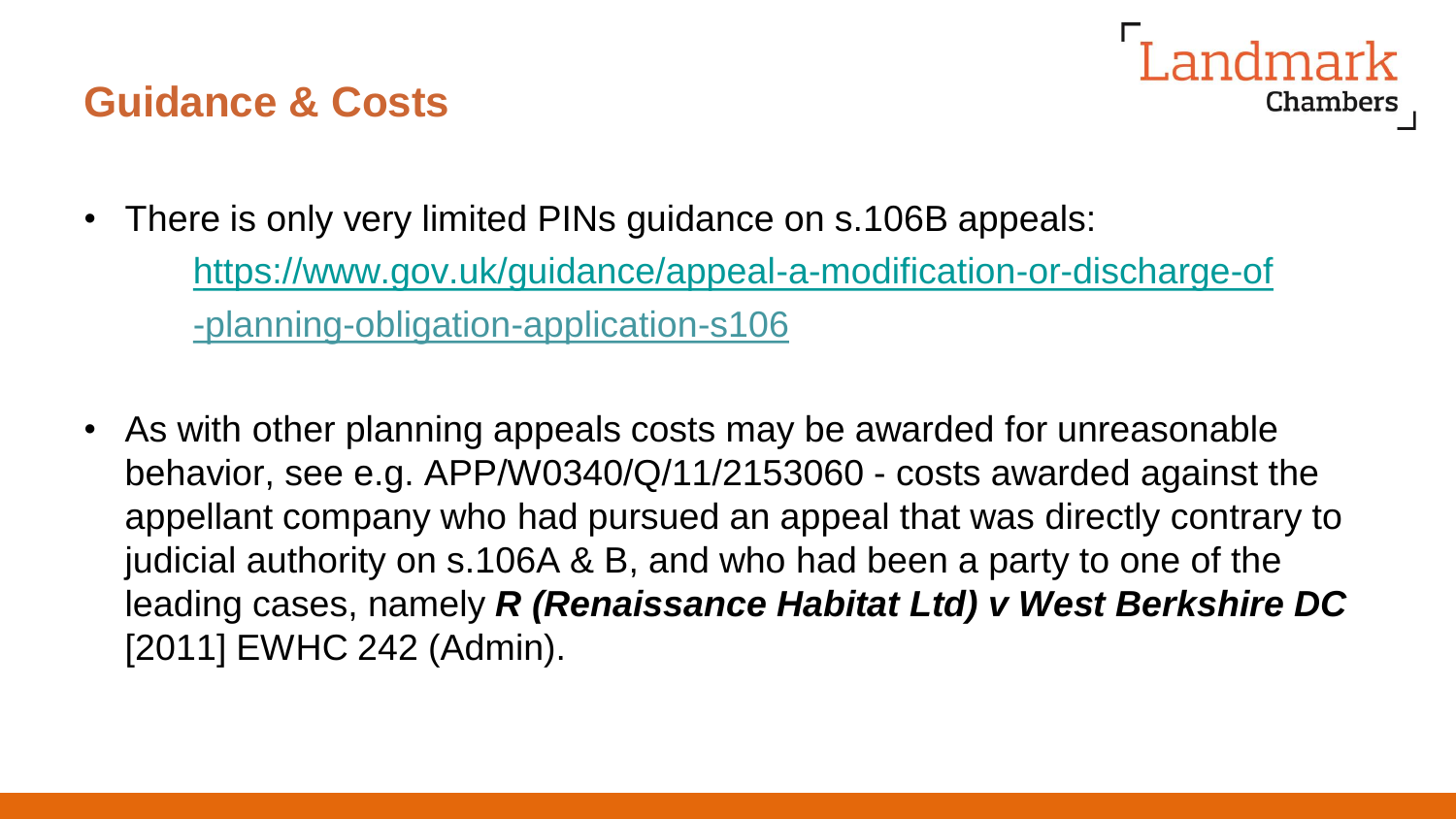## **Appeal trends**

• The most common appeal under s.106B appears to be in relation to s.106 obligations that restrict the occupancy of dwellings (e.g. for holiday lets, agricultural workers, staff accommodation, affordable housing, age restriction on retirement flats etc) or otherwise restrict the use of land.

Landmark

**Chambers** 

- The appeals also contain many examples of developers seeking to argue that something they agreed to provide as part of obtaining pp is no longer necessary see e.g. APP/C/760/8/18/3216236 - releasing the developer of a 530 house scheme from an obligation to provide a junior sports pitch.
- Recovery of a s.106B is very rare, e.g. APP/R0660/W/16/31509608 where the s.106B appeal was related to and parasitic on a s.78 appeal that had been recovered.
- The success rate appears to be no better than c.50% perhaps unsurprising given the difficulty of meeting the applicable test of not serving a useful purpose.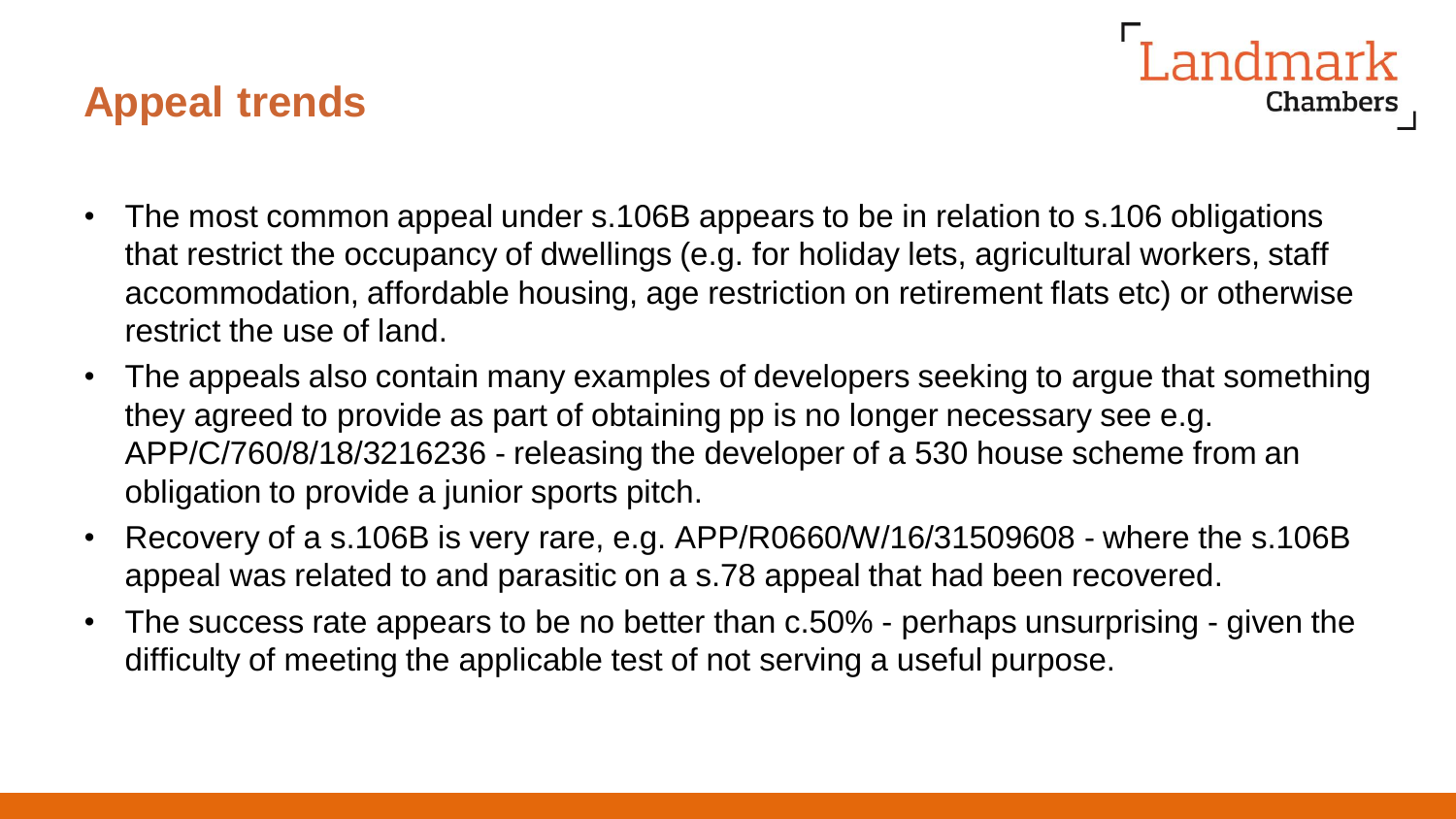## **S.106B appeals at Inquiry (1)**

- APP/M5450/Q/16/3160672: appeal seeking modification of an obligation so as to increase number of pupils on the roll of an independent school from 525 to 710: dismissed following a 4 day inquiry.
- APP/U/430/8/21/7315: appeal seeking to remove an area of land required to be maintained as a garden in a s.106 obligation, to allow the extension for nursing home business: dismissed following a 1 day inquiry.
- APP/Y3940/Q/2115524: appeal allowed following a 1 day inquiry & costs awarded to the App (the LPA withdrew its objection to a proposal to vary the terms of an obligation).

**Landmark** 

**Chambers** 

• APP/P0119/0/09/2109407: discharge sought of obligations relating to education in a 315-home scheme. The obligations contained an option for land for a school and if not exercised a financial contribution. Argued that any contribution would be used now not to meet need generated by development but to upgrade existing facilities: appeal dismissed following 1 day inquiry.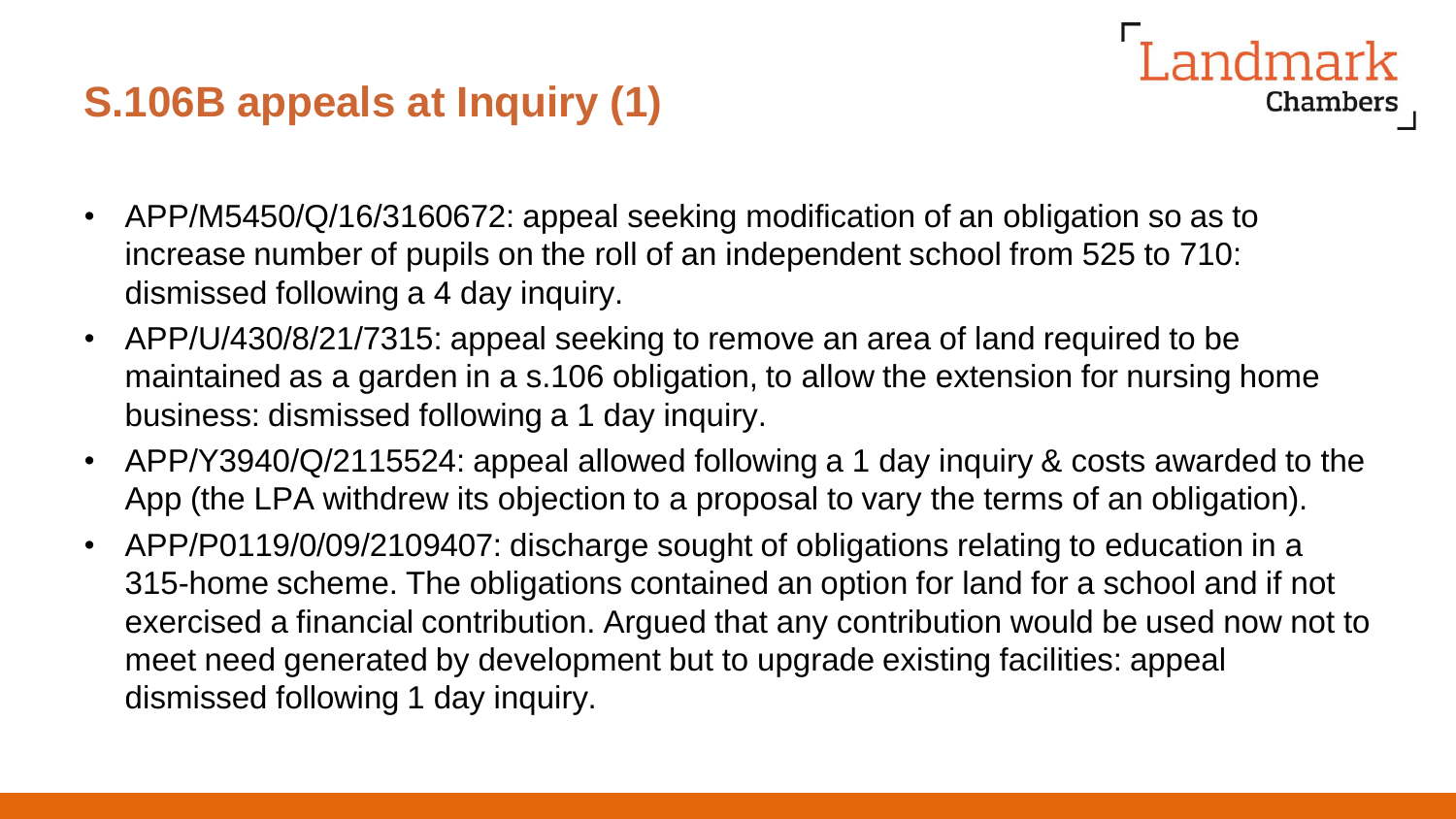## **S.106B appeals at Inquiry (2)**

- **Chambers**
- APP/M3645/Q/2050232/NWF: s.106B appeal linked to enforcement and planning appeals and seeking discharge/modification of a s.106 to allow the use of land for airport car parking: dismissed following 6 day inquiry.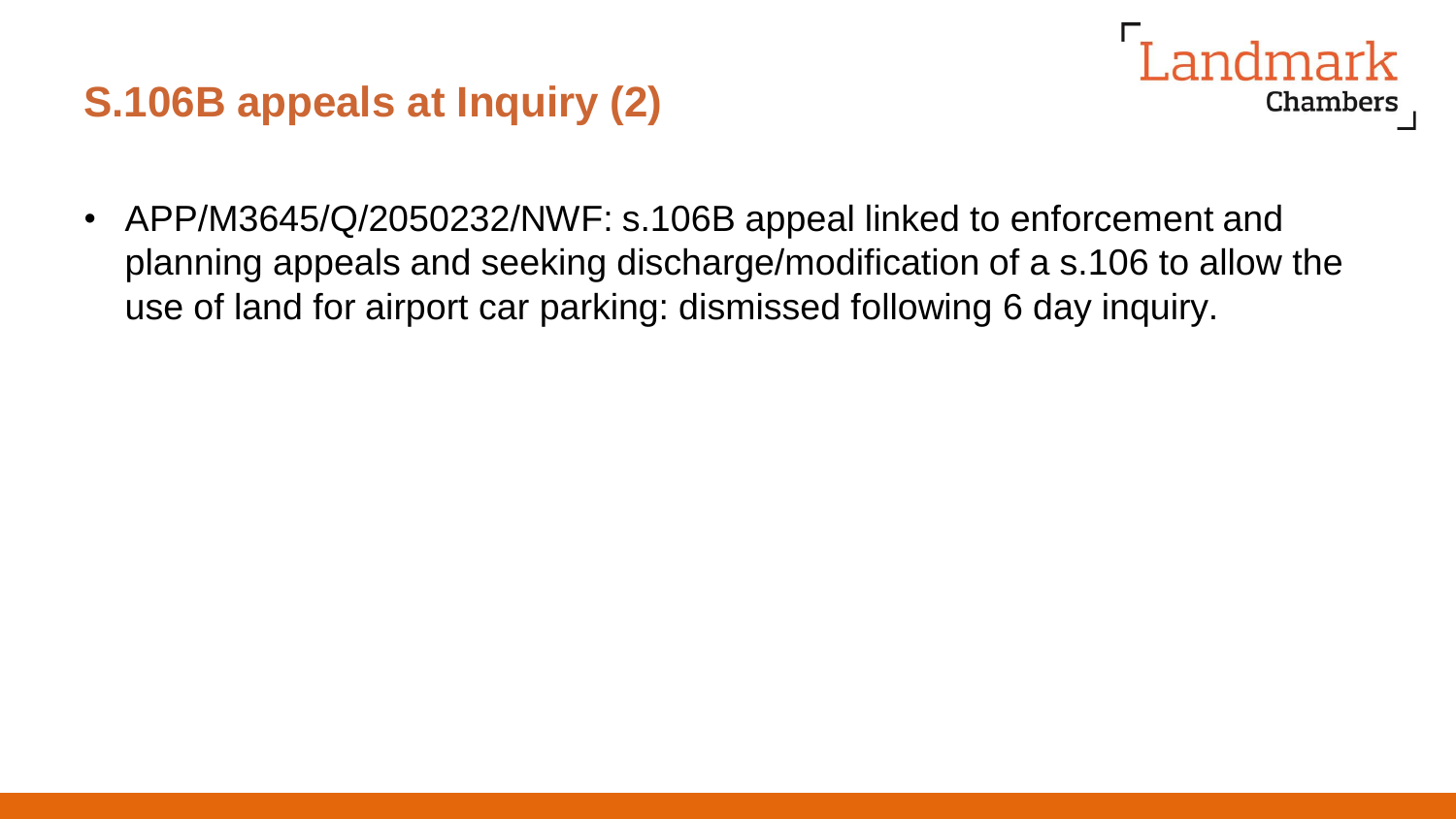## **s.106B - Judgments**



- The fact that a sum has already been paid pursuant to a s.106 obligation does not mean that s.106A and an appeal under s.106B are necessarily excluded: *Patel v Brent LBC* (No.3) [2006] 1 P. & C.R. 7 [at 14].
- See also, by analogy, *York City Council v Trinity One (Leeds) Ltd* [2018] EWCA Civ 1883 dealing with s106BC appeals and whether this had retrospective effect, so although a developer was currently liable to pay a LPA a sum of money in lieu of providing affordable housing under a s.106 agreement, if the appeal against the refusal to modify the agreement by removing the affordable housing obligation was successful, that would extinguish its liability to the authority. (n.b. s.106BA to 106BC of the TCPA 1990 were repealed at the end April 2016).